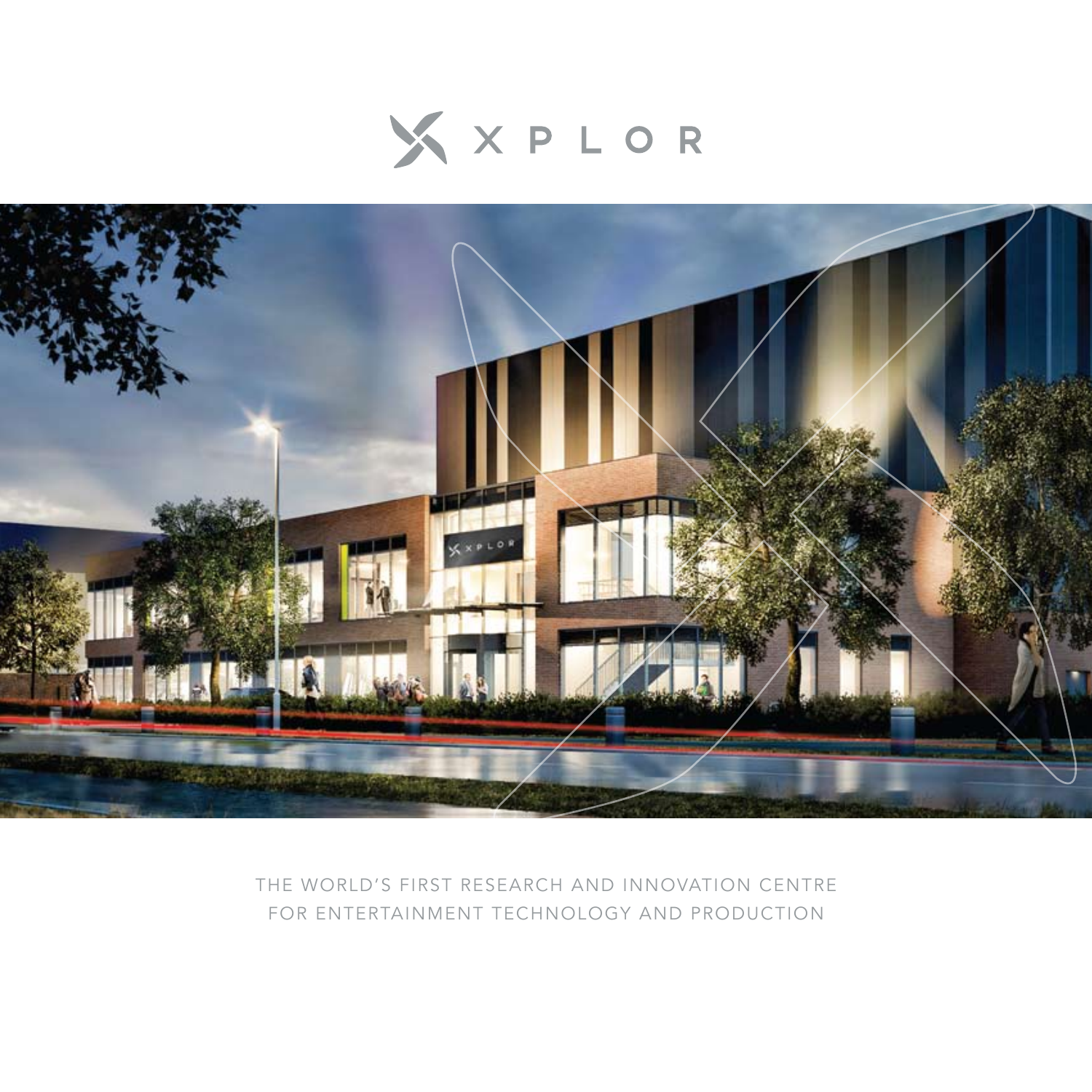Specialising in collective problem solving and pioneering research and development (R&D), this unique £7m+ facility drives experimentation and excellence. XPLOR supports the disruptive growth of vital live entertainment industries.

Collaborating with organisations across music, TV, film, sports, corporate events, and the arts, XPLOR is breathing life into abstract ideas. Clients can now realise proof-of-concept projects and reach broader audiences through cost-effective design, engineering, and virtual production.

For the first time, R&D support is accessible to independent organisations as well as global brands in one location. Regardless of their commercial scale, businesses now have unrestricted access to expertise, technology, and settings designed for experimental product and project development.

Opening in Summer 2022, XPLOR is the world's first research and innovation centre dedicated to entertainment technology and production.

XPLOR offers a range of bespoke services for clients, with core capabilities falling broadly into two specialisms: Engineering, Materials and Product Design and Virtual Production.

Owing to years of market research, XPLOR draws together multidisciplinary professional and academic expertise. Together, education, innovation, and industry provide a unique service to a thriving global entertainment technology community.

XPLOR received grant funding secured from the European Regional Development Fund (ERDF) and Department for Digital, Culture, Media and Sport (DCMS).

XPLOR is the latest addition to Production Park - the UK's premier live events, film & TV campus and brings together industry, education and innovation in the creation of live experiences.

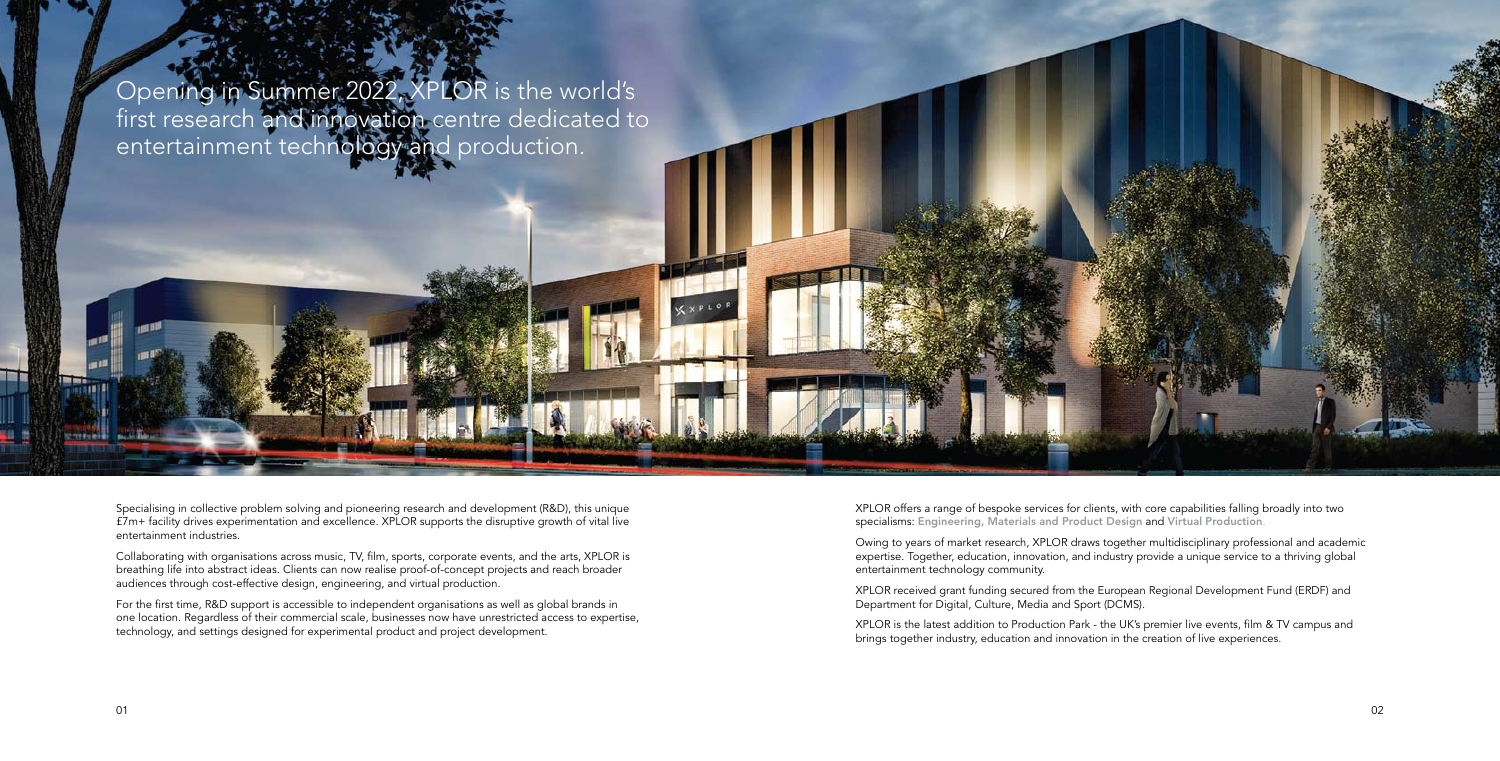CIRCLESPHERE - a partnership between The Art House, Neon Workshop and XPLOR to bring the work of neon artist Fred Tschida to Europe for the first time.

**Contract Contract** 

"Our expert team can offer confidential support and consultancy to help develop your ideas into viable and sustainable enterprises."

Our expert team can offer confidential support and consultancy to help develop your ideas into viable and sustainable enterprises. Together, we can cultivate an innovation roadmap by analysing your current and long-term plans.

Whatever your commercial requirements, we provide bespoke, wrap-around support from experts with industry backgrounds. We aim to facilitate ideas generation and can provide an array of concepts and technical design solutions.

#### **Project Management**

From initial conversations, concept design, and manufacturing to installation or a soft product launch, we can help to realise your vision. We offer staffing and resources in parallel with client demands without compromising research and development time.

XPLOR can work as an extension of your team, unpicking briefs to deliver projects to deadline and on budget. We can manage individual elements of a proposal to entire large-scale projects, adding value, maximising sustainability, and evaluating strategic outcomes.

#### **Events & Networking**

Production Park is a Northern powerhouse for the live events industry. By collaborating with us, you gain proximity to a hotbed of entertainment technology companies driving innovation.

We organise a programme of face-to-face seminars, webinars, workshops, bootcamps, masterclasses and e-learning opportunities. Watch out for our specialist residential weekends, networking events, and annual conferences with industry leaders.

#### Industry Insights

Production Park is the home to over 20 live events and creative businesses and more than 200 higher education students at Backstage Academy. Working with XPLOR gives you access to an extensive network of contacts in entertainment technology and production.

We act as a catalyst for innovation led by industry. Tap into this rich supply chain of businesses and gain more connections and insight from a collaborative and ever-changing sector.

### SERVICES

#### ■ Technical Consultancy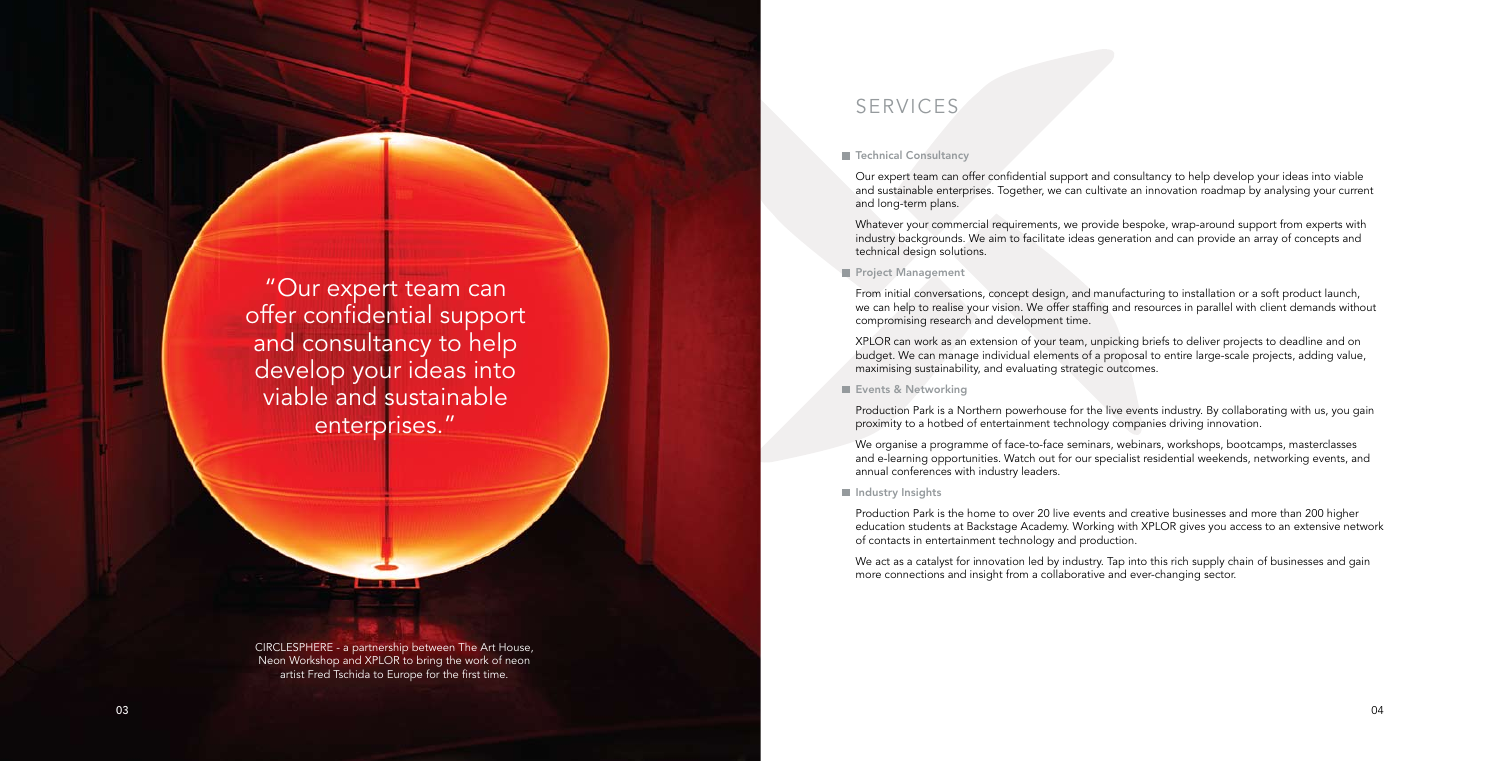Our team can provide initial concept development on new design projects and oversee the entire life cycle of a product, taking an initial sketch through to manufacturable 3D design.

With backgrounds in mechanical, product, concept, industrial and product design, our technical consultants have a range of skills and practical knowledge across conceptualisation, material innovation, 3D printing, and structural projects.

#### Software Controls & Automation

Working with us could improve efficiencies, safety, and productivity. Our team can assist in the design and implementation of machine automation in both existing and new systems at various scales. This can range from basic motion systems to more complex CNC processes.

We offer safety system design work up to SIL3, either as an addition to an existing system or integrated into a broader automation and controls project. Examples include simple access control/emergency stop systems to complex modular safety systems or collaborative safety systems, for when automated systems and people work together in close proximity.

#### Prototyping

By using our in-house expertise and resources, we can help turn conceptual ideas into tangible outcomes. Our team can undertake one-off hardware prototype development using mechanical and electronic systems.

We boast an advanced in-house prototyping workshop and network of specialist external partners. Together, we can develop innovative new components, research greener, more sustainable materials, or find solutions for lighting, staging, trussing, rigging, branding, retail fit-outs, or 3D printing of unique replacement parts.

#### **Testing**

"Our team can provide initial concept development on new design projects and oversee the entire life cycle of a product, taking an initial sketch through to manufacturable 3D design."

Testing is critical for certification and product validation. We can assist with suitability testing of prototype systems, subsystems, and components or materials, both electronic and mechanical. Additionally, we can help with the construction of custom testing jigs and strategies to streamline QC testing.

 $\theta$ <sub>DBU</sub>

Alongside suitability analysis of prototype systems and components, our specialist team can also offer scrutiny of live-events orientated product performance. We work iteratively to inform a thorough evaluation of data, keeping projects on time and budget.

## CAPABILITIES

#### Concept & Product Design

#### Research & Intellectual Property (IP)

We understand marketplace trends and the need for swift product development and research confidentiality. We can support you while you retain the Intellectual Property (IP) of any innovation developed at XPLOR. Cutting-edge projects could range from carbon-neutral materials to staging systems of the future.

Alongside working with clients, our experts also have the freedom to collaborate, investigate, and secure funding for their own research. We value staff talent and nurture knowledge and learning, encouraging more dynamic commercial products to reach mass market.

#### **Virtual Production**

XPLOR's 340 sqm XR Studio is the first Extended Reality (XR) facility in Yorkshire and one of the best-equipped spaces of its kind in the North of England. Meeting the needs of our film, TV, and digital production clients, our XR Studio features an immersive, extended reality environment for prerecorded or live productions.

We can take the lead on all visual design and creative content for any immersive and interactive mixed reality projects, giving you the edge over competitors. Work includes photo-realistic imagery, 3D environments, building Augmented Reality (AR)/Virtual Reality (VR)/Extended Reality (XR) experiences, modelling, and rendered content on LED backdrops.

XPLOR's XR Studio opens in Autumn 2021.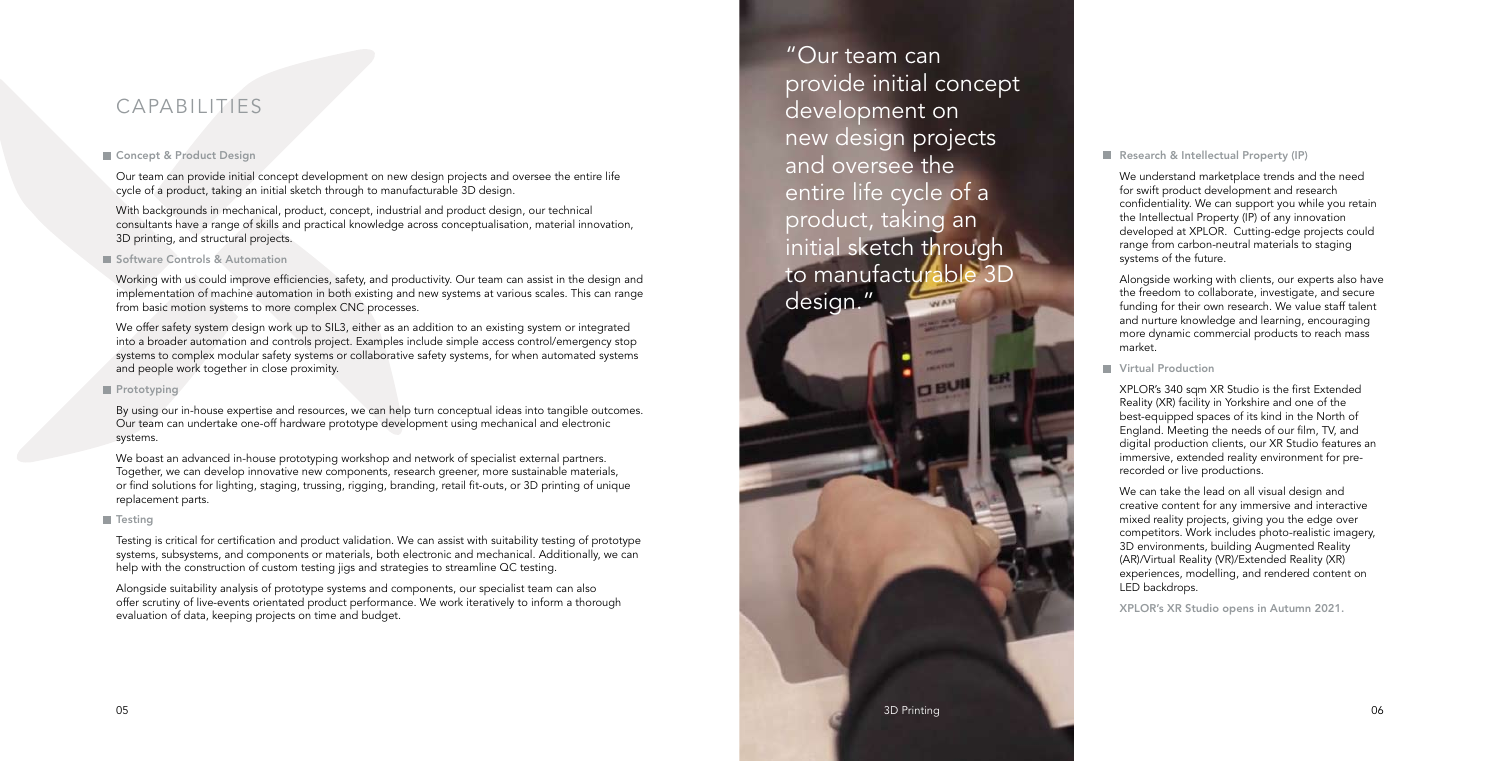We boast large-scale design and prototype spaces for testing, modelling, and building physical and virtual environments. Our workshop holds specialist rapid prototyping and additive manufacturing equipment.

Pre-visualisation suites are available for new products, stage sets, and other large structures. These can be built and modelled virtually, together with systems control, prior to full manufacturing. Scenic artists and creative businesses can also try new techniques, including automation, augmented reality, and virtual reality tools.

XPLOR's Studio 005 will also offer an arena-sized facility for entertainment productions.



## FACILITIES & EQUIPMENT

# XPLOR encompasses world-beating engineering and production technology.





First Floor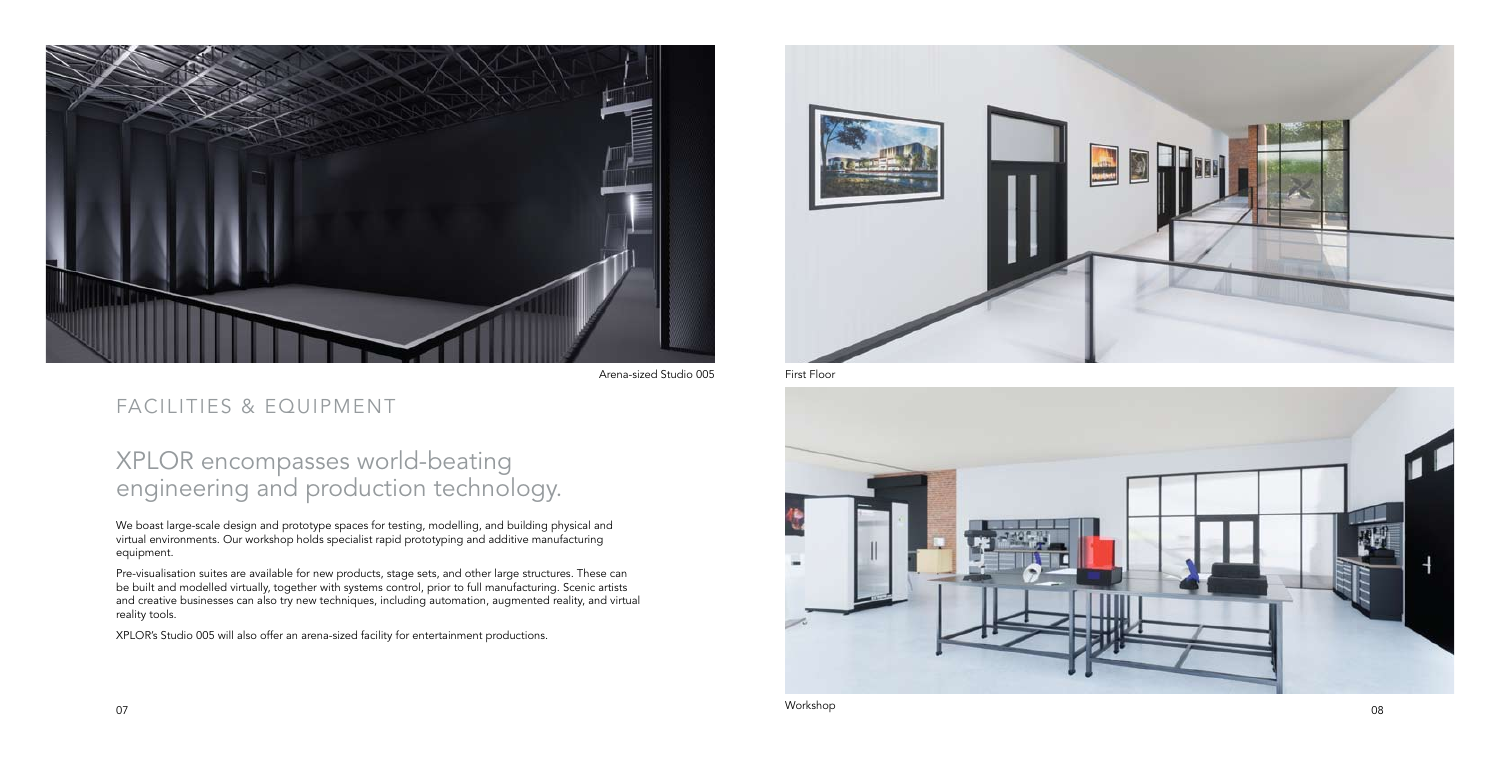## MEET THE TEAM



Jim Farmery Development Director

Jim leads on the engagement of organisations and research opportunities into the facility and build awareness of the centre across industry and the region.



Matt Glynn Concept & Product Designer

Matt leads on all bespoke project design & prototyping support for XPLOR. Matt uses AutoCAD, Inventor, Solidworks, CATIA, 3DS Max, Keyshot and Revit.



Peter Nye Software Controls Engineer

Peter leads on all project development support of software/control systems design and development including automation & mechatronics engineering. Peter uses a wide range of software including PILZ Configurator, Beckhoff Twincat and Solidworks.



09

Alistair Wood Concept & Product Designer

Alistair offers bespoke project design & prototyping support for XPLOR and uses AutoCAD, Inventor, Solidworks, CATIA, 3DS Max, Keyshot and Revit.



Chris Considine XR Studio Manager

Chris leads on the XR and virtual production at XPLOR. Chris using software such as disguise, Unreal, Blender, After Affects, and Illustrator.



James Major XR Studio Production Assistant

James works with Chris in XPLOR's XR and Virtual Production Team. James uses software such as Disguise, Unreal, Unity, Notch as well as exploring new technologies that are introduced to the world of virtual production.